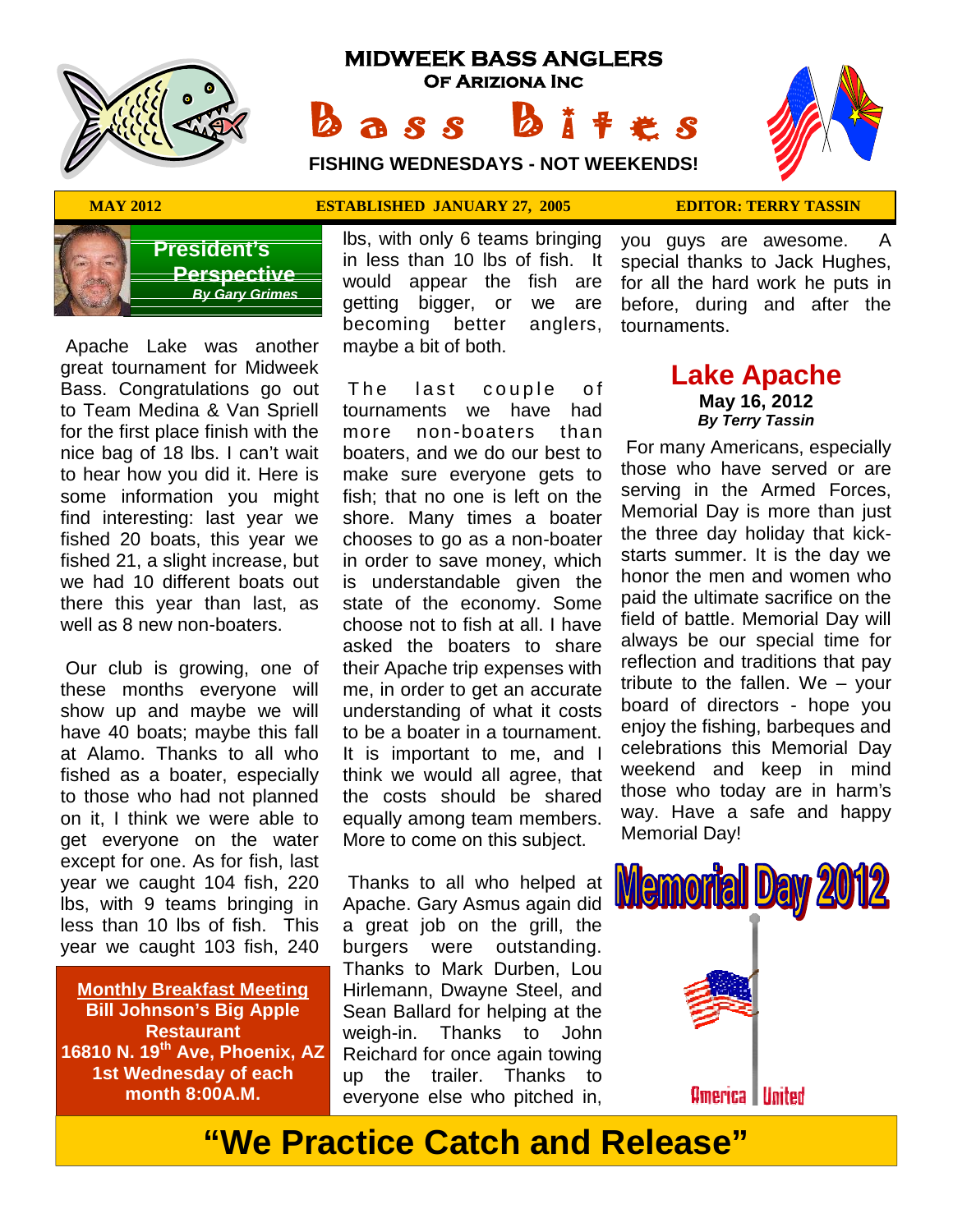Now lets see how the tournament was won.

## **Tony Medina & Bob Van Spriell Overcome Prefishing Curse to Win 1st Place**

 Led by **Tony Medina** the **First Place** team of **Tony Medina & Bob Van Spriell** targeted shore line boulders and my weighed the winning creel of five bass weighing 18.83 lbs. The team also won the prize for the **1st Place Big Fish**.

 Tony provided this input on how he and Bob managed to catch the fish that earned them a first place finish. "I went up to Apache on Monday the 14th arriving around 9:00 AM. After securing a campsite, proceeded to venture out on the lake to see what the fishing was like. I went up river to start with and fished all the way up to 3-Mile Island. I caught a

## **Next Meeting Next Tournament**

Our next club general meeting is scheduled for **Wednesday, 6 June** starting at 8:00 AM, at Bill Johnson's Big Apple Restaurant, 16810 N. 19th Ave (just south of Bell Road on 19th Ave on the west side of the avenue). We hope you will come early and have breakfast together.

The next club point tournament will be a day event at **Lake Pleasant** on **20 June 2012.** Club launch headquarters and weigh-in location will be announced. Tournament hours are **Safe Light to 11 AM.**

couple of 12 inchers on an old Yozuri shad crank, then moved on down the other side and headed down towards the main lake. I caught several more on a green Senko and then switched to my drop shot which I threw and caught a couple of smallies including one that pushed two pounds on a black bass Robo worm. I also fished green jig along the entrance to the river with only one fish. That was pretty much it for Monday pre-fishing.

 Tuesday, the 15th, I fished the main lake below Burnt Corral where I was cursed by catching a 5+ large mouth on my drop shot early in the day. After that I ran up to Burnt Corral to hookup with my partner for the tournament. I had the pleasure of fishing with Bob Van Spriell; it was only his second tournament as a new member. He was totally blown away with all the beauty that Apache has to offer. He managed to take many pictures of the many spectacular vistas. He also managed to catch a few fish with his trusty Zebco 33. We pretty much ran the lake all the way down to the dam, being it was his first time on the lake. We quit at about 2:00 PM to get back to get ready for the big meal the club was putting on. As usual, the meal was great and everybody enjoyed the meal and all the camaraderie. Kudos to Gary Grimes and Gary Asmus for preparing the meal; oh, and let's not forget Jack Hughes' spicy beans.

day, everybody gathered at 4:30 AM to begin the briefing and start the tournament. We were boat 20 and I was a little tentative as to where to start. It was either up the river or to where I'd caught the 5+. I chose to go for the big one before somebody else got her. As goes the curse, you catch a big one pre-fishing, you'll die there trying to catch it again. We tried on and off until about 10:00 AM and we still didn't have a fish in the boat. So we bailed out to the main lake. We targeted big boulders on the shoreline, preferably with trees in the water. My first fish was a 3 1/2 pounder. The second one, a 3 1/2, was hooked, but came up and jumped and spit it out. I almost died. We continued and I caught two more 3 1/2's. Then I lost



Let's talk insurance for a moment. Last month one of our members had a trailer break down returning from Alamo with his family and had to get towed home – cost \$850. He thought his insurance covered him, found out it didn't. This month, Lou Hirlemann's truck broke down on his way to Apache and he had to get it towed back to Phoenix. He wasn't sure if his insurance covered the boat tow, turns out it did  $-$  cost \$0. If you are a boater, check to make sure your trailer is covered if you need a tow. Not sure about your insurance? Talk to Jeff Mabry, he can answer questions you might have about your coverage.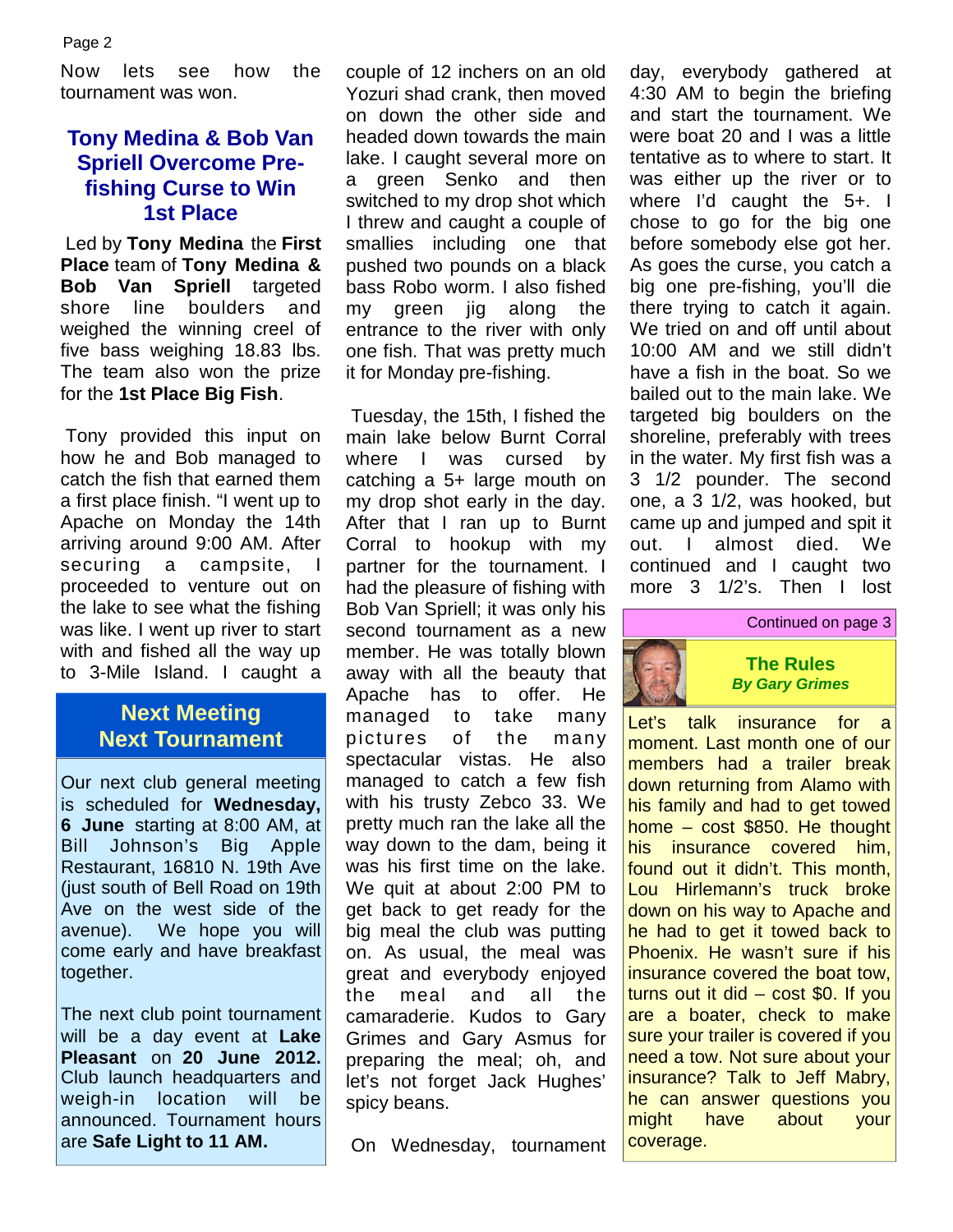another one that came unbuttoned before we could net him. I caught number 4 at about noon. Then the pressure was on to try and catch that 5th one. Finally at about one o'clock I was able to get the last one in the boat, a 4.32 pounder. We were both just sky high after boating that 5th one. It was like a dream to boat five fish that averaged over 3.75 lbs each. I didn't boat any other bass except the five we weighed and the two that I lost were just as big. The curse almost got us but we got very lucky. My prayers were answered. I'd like to thank Gary Grimes, Dwayne Steel and Dick Kirberg for the use of their generators. It was another great outing for all that showed up and showed everyone what a great club we have.



**Ahaa, don't be that way, give us a kiss!**

#### **Sportsman's Warehouse Big Bass Prize**

Tony Medina is the first winner of the Sportsman's Warehouse prize of a \$20 gift card for the largest bass weighed by club members pre-signed-up for this prize. Tony's 4.32 lb bass was the largest bass weighed at Lake Apache.

## **Steel & Jacobson Drop Shot Shallow to Win Second Place**

 In **Second Place** the team of **Dwayne Steel & Brian Jacobson** finished with 14.37 lbs for their five bass.

 Brian Jacobson speaking for the team commented: "Before going into the tournament I knew that Dwayne would have us dialed in to location and presentation. Sure enough he had us dialed in to the spots that would produce. Praise God because I needed it after my Alamo performance!

 As we pulled into our first location he told me that crank baits and spinner baits would be what would get us our bite. So as Dwayne threw the crank bait I threw the spinner bait. However, we just weren't getting anything to hit as quickly as we anticipated and then just as we were getting a tad discouraged Dwayne got one in the boat. Not wanting to be a netter all day I switched over to a crank bait as well to see what I could do, however to no avail.

 As we neared some fist sized rocks I decided to throw a jig as a crawdad imitation to see if I could pull a smallmouth off the rocks. I did nothing better than to get hung up within a few casts and had to break off. Just as I broke off I noticed a large boulder that I decided to work a drop shot off of to see if I could get something off the fall and sure enough pulled one close to 3 lbs into the boat. Dwayne recognized the markings on this post spawn fish as he had caught that same one recently and he said "let's go" and on we went to his next spot. Seeing a similar underwater formation I threw the drop shot again and again caught one close to 2½ lbs. Thank you Lord. We were off to a great start. This pattern continued throughout the day and we continued to upgrade. We would get an occasional reaction bite but what was brought to the scales came

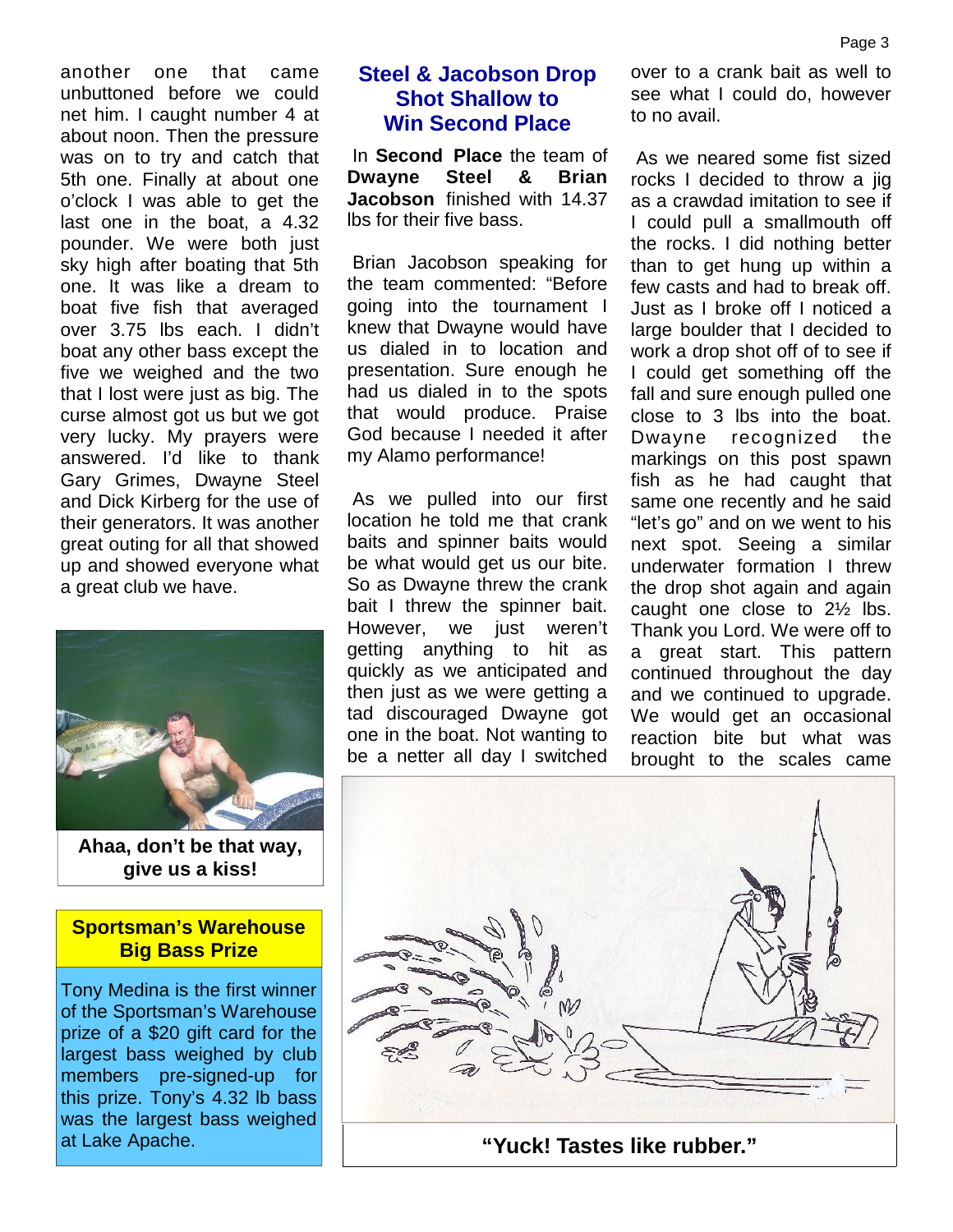entirely from drop shot fishing Team the points and shorelines using Robo Worms in about 6-12 feet of water in most cases.

 I am so glad I work at Cabela's because two days before the tournament I picked three bags up before heading home and used almost all of them on Wednesday. Guess I better replenish again! I wonder what will happen if I buy six bags this time? Ha, ha, ha, this could get expensive! The coves didn't give us a single fish but sticking to the main lake points and shorelines gave us enough to put us into 2<sup>nd</sup> place. Dwayne is a great guy to fish with and I really enjoyed the experience of being able to fish with him and have a great conversation with him. Dwayne also<br>imparted some additional imparted some valuable experience to me that will help me in the years to come. I look forward to another opportunity to fish with Dwayne."

**Team Brown & Nelson** weighed five bass for 14.20 pounds and took home **Third Place** honors.

 Rick Brown reported for his team, "The morning for Dave Nelson and I started a little slow. Our first three stops only resulted in one lost fish on a crank bait. Our next stop brought us to my usual fishing spot down towards the dam. We didn't catch many, but they were decent ones and we were happy to be catching. All fish were caught in 5 ft of water or less on Texas rigged craws, creature baits, and drop shot. The key for us was to keep moving and make as many casts as possible right up on the bank. If you didn't get bit on a couple pulls away from the bank, we reeled it in and did it again. The big excitement came when I watched a 17 lb carp come over and bite my crankbait, bad mistake. These carp at Apache are crazy, and they can really fight. Congrats to Tony and Bob for a really nice bag of fish."



**Team Rick Brown & Dave Nelson Connect For 3rd Place**

## **Mason & Harbaugh Capture 4th Place**

 The **4th Place Team** of **Jeff Mason & Steve Harbaugh** weighed 13.76 lbs with a five bass limit.

 From Jeff Mason: "The day didn't start off well for us as I decided to start in the river. I should have known something was fishy when we were the only boat to go up the river. After 45 minutes with two missed fish on top water lures

we made our way back out and fished some spots in Pine Cove where I had caught fish in the past. After missing another nice fish on top water we switched to grubs on a darter head. Finally caught 3 nice fish; the second one was around 3 lbs. Went across the lake and Steve caught our 4th fish on a grub, then crossed back over and caught our 5th fish and culled our smallest bass on a Texas rigged red crawler Robo worm. Both Steve and I caught more fish with Steve using a drop shot while I stuck with the Texas rigged worm. Our biggest fish – a nice 3.91 pounder, was caught on a worm down the lake towards the dam at around 12:30 PM.

 I really enjoyed fishing with Steve and I felt we worked as efficiently as partners can catching fish, netting fish, weighing fish, checking the live wells, culling fish, and just plain having fun. It was great to see how the fishing has rebounded at Apache. All the fish we caught fought like hell, had beautiful color and were fat as footballs. Thanks MWB for another great day of fishing at Apache Lake."

 Steve Harbaugh added, "Another fun tourney with another new friend. I was lucky enough to draw Jeff Mason as my partner for the first time, and as usual we had a great time and I learned some new stuff. That is always a plus that goes with fishing with new guys.

The day started pretty slowly, I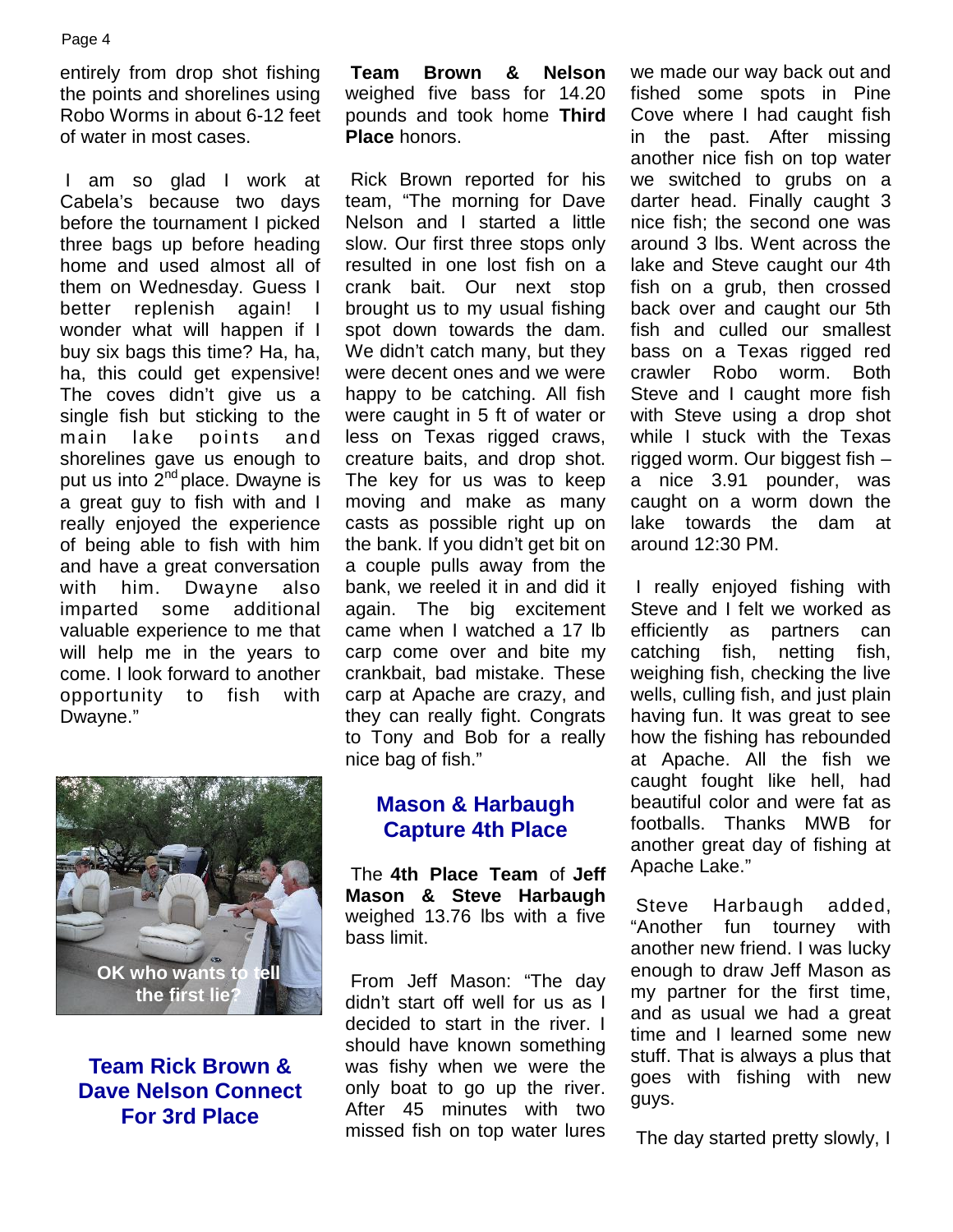think the first fish didn't hit the live well till after 7:00; then we boated 3 quick fish. I would like to say here that ALL the fish we weighed in, I caught! That is I caught them in the net! Jeff did most of the work for us. Yes I did catch some fish on my own, but Jeff had all the good ones, allowing me to work on my netting skills.

 The first couple of fish came on a grub that Jeff remembered his buddy reminded him to not forget. Once I switched to it I also got some hits. A few blow ups on top water baits but no fish caught. Then Jeff brought out his super special, favorite worm, and started landing better fish. I, mean while, started drop shotting and picked up some good fish. Most of the fish were on shallow rocky banks. I haven't fished Apache very much, so now I have a better idea on how to catch fish there.

 I want to thank the guys for the burgers Tuesday night, and I think Jack should publish his bean recipe in Bass Bites so we can share it with our families. Hey maybe he can make a big batch for our next awards dinner?

 Thanks to everyone it was a great time!"

## **"Special Bait" Works For 5th Place Team Cormany & Page**

 The **5th Place Team** of **Paul Cormany & Bill Page** weighed 13.61 lbs with a five bass limit.

 Paul Cormany commented, "I fished with Bill Page for the first time at our tournament at Apache. We had a great time fishing together and I think Bill learned from fishing with me. I went up on the Saturday before our tournament and caught 10 fish with my best five weighing about 14 lbs. I caught most of those fish on a Phenix Vibrator jig and a couple on the Speed Craw. Most of my fish came between 8:30 and 10:30 AM.

 On tournament day I told Bill "I'm fishing the Chatterbait until the fish tell me they don't want it." I decided to start in some submerged trees with the Speed Craw until the sun hit the water. My first fish I broke off in a tree. The second fish was a nice chunk that went into the livewell. Once the sun was up, we moved to a different area and out came the Vibrator jig. I caught a couple on it and I gave Bill one of my "special" baits since he couldn't get bit on the original Chatterbait. Then he started getting in the game. He put the next three in a row in the boat, including our best fish of the day. We kept moving and looking for a big bite, but never really found one. I managed to upgrade our limit two more times in the afternoon. The last fish I caught, I made a great cast to a prime looking spot and started to say "I can't believe there wasn't a fish there", when I got to "I can't b...", bam another culling size fish.

 All of the fish we weighed came off beds. We couldn't see the beds and a long cast

seemed to work better than a short cast. I knew they were on beds because the females were all red and battered on the tail but were still full of eggs and the males all were squirting when they hit the deck. I did catch two on the Speed Craw that weren't on beds but that was the exception and neither of them made it to the weigh-in. I'll see everyone at Pleasant although I'm not really looking forward to fishing there. Pleasant has never been very good to me and I just can't seem to figure those fish out.

 Remember to drink at least two bottles of water before we start at Pleasant, lay off the coffee and soda, and you will feel better all day long.



**Food, food, we want food!**

## **20.26 lb Carp Earns Goon Fish Prize for Shaw & Jolley**

Jolley commented, "Jamie cranked a Rapala to hook-up our big Carp. On Tuesday while pre-fishing, we saw several large Carp in the area. We went back on tournament day and saw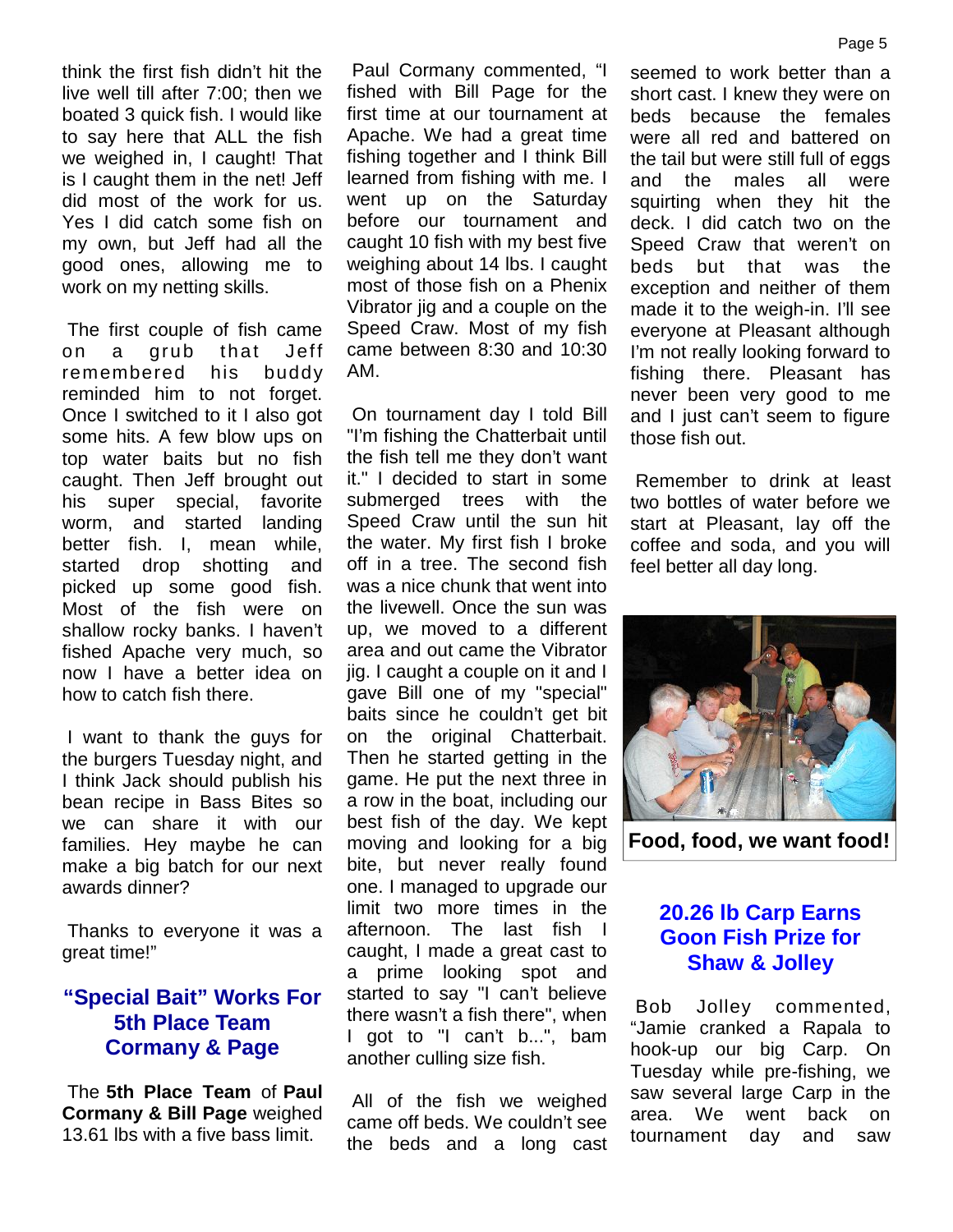#### Page 6

another big Carp. Jamie threw his Rapala out in front of the fish and the fish headed for the lure. He took it into his mouth and the fight was on! After a major battle I netted the fish – thanks to Howard Thomas for loaning us a net to use during the tournament – and the rest is history."



**Jamie Shaw with a keeper.**

**Statistics for the tournament**: 1st place<br>Forty-four (44) men fished 10 Tony Forty-four (44) men fished 10 hours each, bringing 103 keeper bass to the scales for a total weight of 239.89 pounds with a 5.45 pound average catch per fisherman. All but 4 fish were released back into the lake after weigh-in to fight again another day.



**Treasure Chest** *By John Milkint. Treasurer*

 Total payouts for the Lake Apache Tournament total \$1,736.00.

 After several months of no Goon Fish winner 4 large carp were delivered to the weigh in scales with the largest being caught by the team of Jamie Shaw and Bob Jolley. They will split the Goon Fish pot of \$220. were delivered to the weigh in<br>
scales with the largest being<br>
caught by the team of Jamie<br>
Shaw and Bob Jolley. They will<br>
split the Goon Fish pot of \$220.<br>
With all teams now<br>
darnered<br>
Shaw ith all teams now

automatically entered into the Goon Fish pot, for future tournaments, the pot payout should occur with more regularity. In the event no team catches a goon fish, the pot will then be awarded at the next club meeting by random drawing by boat number.

 The 5 lb pot of \$215 carries over to the next tournament. Anyone not entered in that pot for Lake Apache is shut out of future participation until the pot is won. Also, it's important for anyone not fishing in the next tournament to pay the \$5 fee or they will not be able to re enter the pot if there are future carryovers.

 The team of Tony Medina and Bob Van Spriell split \$684 with 1st place and  $1<sup>st</sup>$  place big fish. fir carryovers.<br>
The team of Tony Medina and Martla<br>
Bob Van Spriell split \$684 with excelle<br>
1st place and 1<sup>st</sup> place big fish. first cla<br>
Tony also wins the and es<br>
Sportsman's Warehouse \$20 Tuesda<br>
estimated for his big ba Sportsman's Warehouse \$20 gift card for his big bass.

 Dwayne Steel and Brian Jacobson, with a second place finish, split \$286 for their effort.

 A 3rd place finish for Dave Nelson and Rick Brown have them sharing \$190.

 Jeff Mason and Steve Harbaugh's 4th place finish was worth \$96 to that pairing.

 Finally 5th place, worth \$64, went to Paul Cormany and Bill Page.

 Not placing in the top 5 finishers the team of Lou Hirlemann and Ernie Arvizu, with the 2nd big fish, still garnered \$176.

 All payouts will be available at our next Midweek Bass Club meeting on June 6th. Congratulations to all the winners!



 Well Apache is done for the Midweek Bass Anglers for another year. I am sure in the remainder of the year we will have tournaments that are just as much fun or even more so but we will not have a more picturesque place to fish than Apache Lake.

 I had the pleasure of fishing for the first time with Gary Martlage. Gary is not only an excellent fisherman but a real first class person to be around and especially to fish with. On Tuesday when I hooked an estimated 35 pound buffalo carp Gary looked at me and laughed as he moved to the front of the boat saying "you're going to be tied up for the next 20 to 30 minutes", and he was right on the 20 minutes. Tony Medina and Bob Van Spriell may have won the tournament on paper but the pleasure I received from fishing with Gary made me a real winner that I will remember long after the checks are cashed. Gary thanks for a great time.

 To all of you none money winners I would like to point out that most of the teams in the money for this tournament have not been there for a while. It is also a big change in winners than the last three tournaments. The other major change is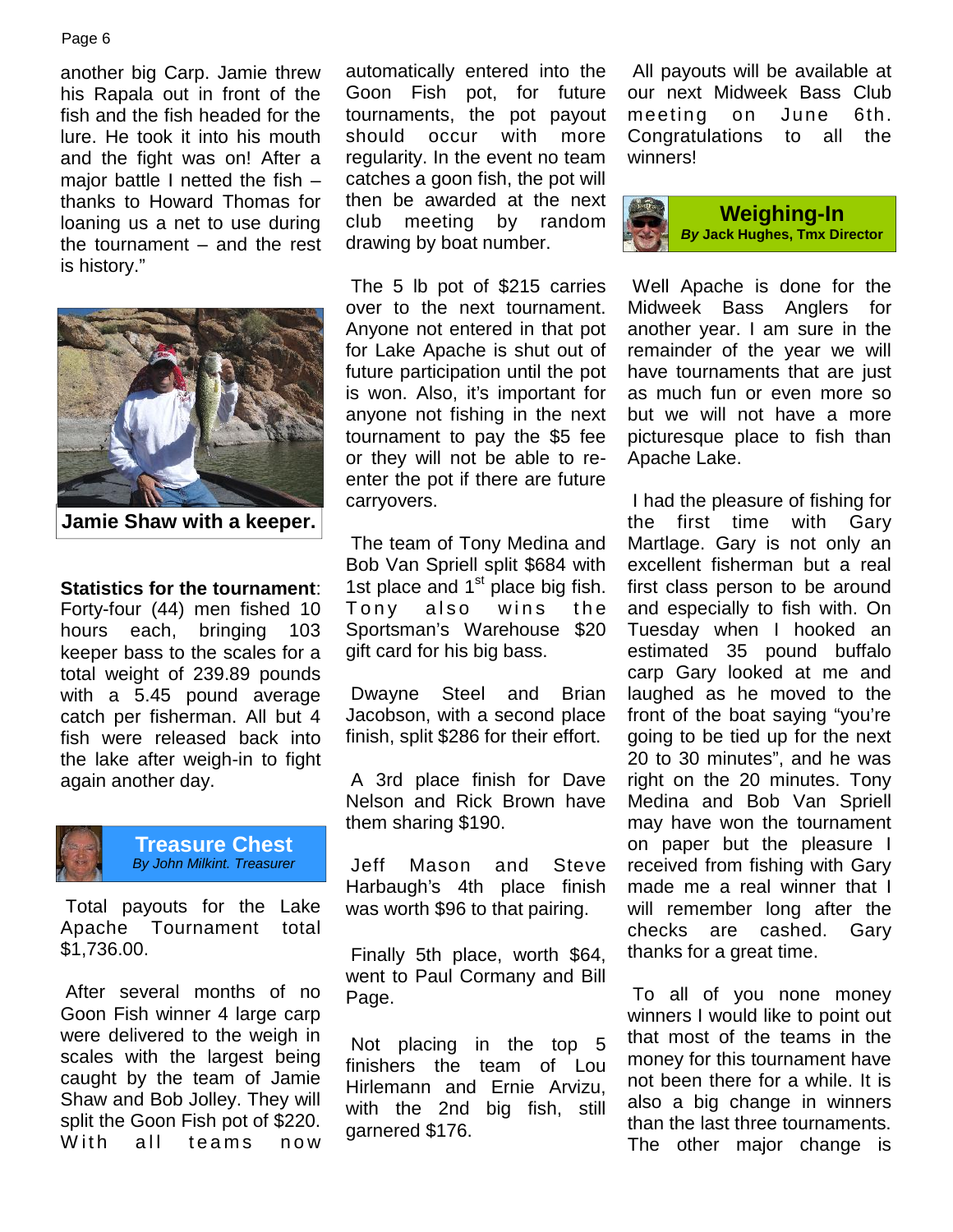under the new format of doing away with the Super Pot we paid a little more money down through fifth place and a seventh team won the Goon Fish prize money. That equates to almost 30% of the teams receiving a check. The Bassmaster's organization released some figures last month that show that Kevin Van Damn, one of the most if not the most proficient bass fisherman of our time, only wins 8% of the tournaments he enters. This is a number that in any other sport would not even get your name mentioned. Yet, in bass fishing he is one of the most feared fishermen on the circuit. Come June with a little luck, proper planning, excellent team work between the teams there could again be all new names at the top of the list. That is the nature of our sport and one of the reasons we all love it so much.

 On Thursday I had a call from Roosevelt Ranger district thanking the club members who camped at Burnt Corral camp ground for the condition we left the camp sites in; EXCELLENT! The forestry service maintainers said we left the camp sites in the cleanest condition they have seen in a long time, which apparently is not the norm. I want to thank each of you for again leading the way in how a fishing club should conduct a seen in a long time, which apparently is not the norm. I want<br>to thank each of you for again at Sp<br>leading the way in how a fishing where<br>club should conduct a up to<br>tournament and taking memb<br>responsibility for each of yo responsibility for each of your actions and being good neighbors in the use of public lands. As your Tournament Director since the start of the calendar year I cannot express how proud of each of you and the club over all I am when I receive those types of phone calls.

 With the brutal temperatures on tournament day, we had four dead fish contributed to live well malfunction. In the coming months we will have to continue to pay special attention to keeping caught fish in excellent condition to be returned to the lake for our next tournament after they are weighed.

 One last reminder I will not be at the June meeting or tournament due to business commitments out of state and a fishing trip to Canada in mid- June for pike and walleyes. Terry Tassin will be collecting the applications and checks so mail them to Terry for June only; Lou Hirlemann will be the acting Tournament Director.

#### **Member Guest Column** *By Brian Chambers*

#### **A Big Thank You**

 I wish to thank everyone in the club that donated or contributed to help offset the expense of Thomas and Brandon competing at the 2012 Boat USA College World Championship at Pickwick Lake. The raffle drawings will be held on Saturday May 19th at Sportsman's Warehouse, where we will have a table set up to sell raffle tickets. If any members have any fishing line that they don't want or are not going to use contact me; the boys could use it during the tournament. The boys will be competing out of the Bass Federation Boat during practice and the tournament. They have some pretty big shoes to fill as the high school team from last year finished in 19th place over all of those college teams. This year there are 200 boats in the field from all across the United States so it should be challenging but also fun and exciting and a very unique opportunity for the boys. High school fishing is on the map in Arizona and the boys are ready to make a statement in Alabama. I will email reports to the club while we are in Alabama to let everyone know how the boys are doing.



**Top: Grimes & Ballard pre-fishing Below: Hughes & Martlage**



**Below, last but not least: "Yum, yum fresh meat!"**



#### Page 7